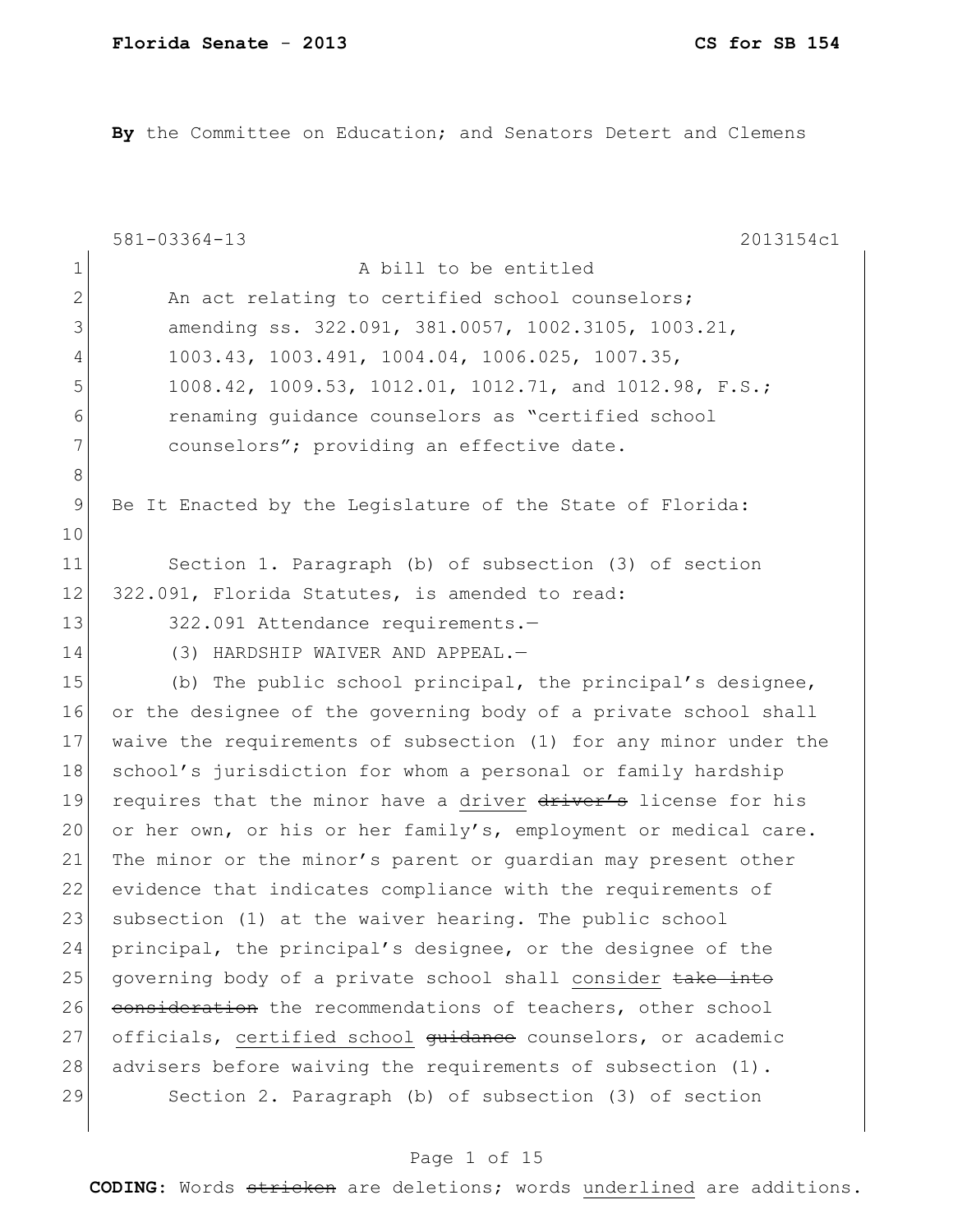|    | $581 - 03364 - 13$<br>2013154c1                                  |
|----|------------------------------------------------------------------|
| 30 | 381.0057, Florida Statutes, is amended to read:                  |
| 31 | 381.0057 Funding for school health services.-                    |
| 32 | (3) Any school district, school, or laboratory school which      |
| 33 | desires to receive state funding under the provisions of this    |
| 34 | section shall submit a proposal to the joint committee           |
| 35 | established in subsection (2). The proposal shall state the      |
| 36 | goals of the program, provide specific plans for reducing        |
| 37 | teenage pregnancy, and describe all of the health services to be |
| 38 | available to students with funds provided pursuant to this       |
| 39 | section, including a combination of initiatives such as health   |
| 40 | education, counseling, extracurricular, and self-esteem          |
| 41 | components. School health services shall not promote elective    |
| 42 | termination of pregnancy as a part of counseling services. Only  |
| 43 | those program proposals which have been developed jointly by     |
| 44 | county health departments and local school districts or schools, |
| 45 | and which have community and parental support, shall be eligible |
| 46 | for funding. Funding shall be available specifically for         |
| 47 | implementation of one of the following programs:                 |
|    |                                                                  |

48 (b) *Student support services team program.*—The program 49 shall include a multidisciplinary team composed of a 50 psychologist, social worker, and nurse whose responsibilities 51 are to provide basic support services and to assist, in the 52 school setting, children who exhibit mild to severely complex 53 health, behavioral, or learning problems affecting their school 54 performance. Support services shall include, but are not be 55 limited to: evaluation and treatment of for minor illnesses and 56 injuries, referral and followup for serious illnesses and 57 emergencies, onsite care and consultation, referral to a 58 physician, and followup care for pregnancy or chronic diseases

### Page 2 of 15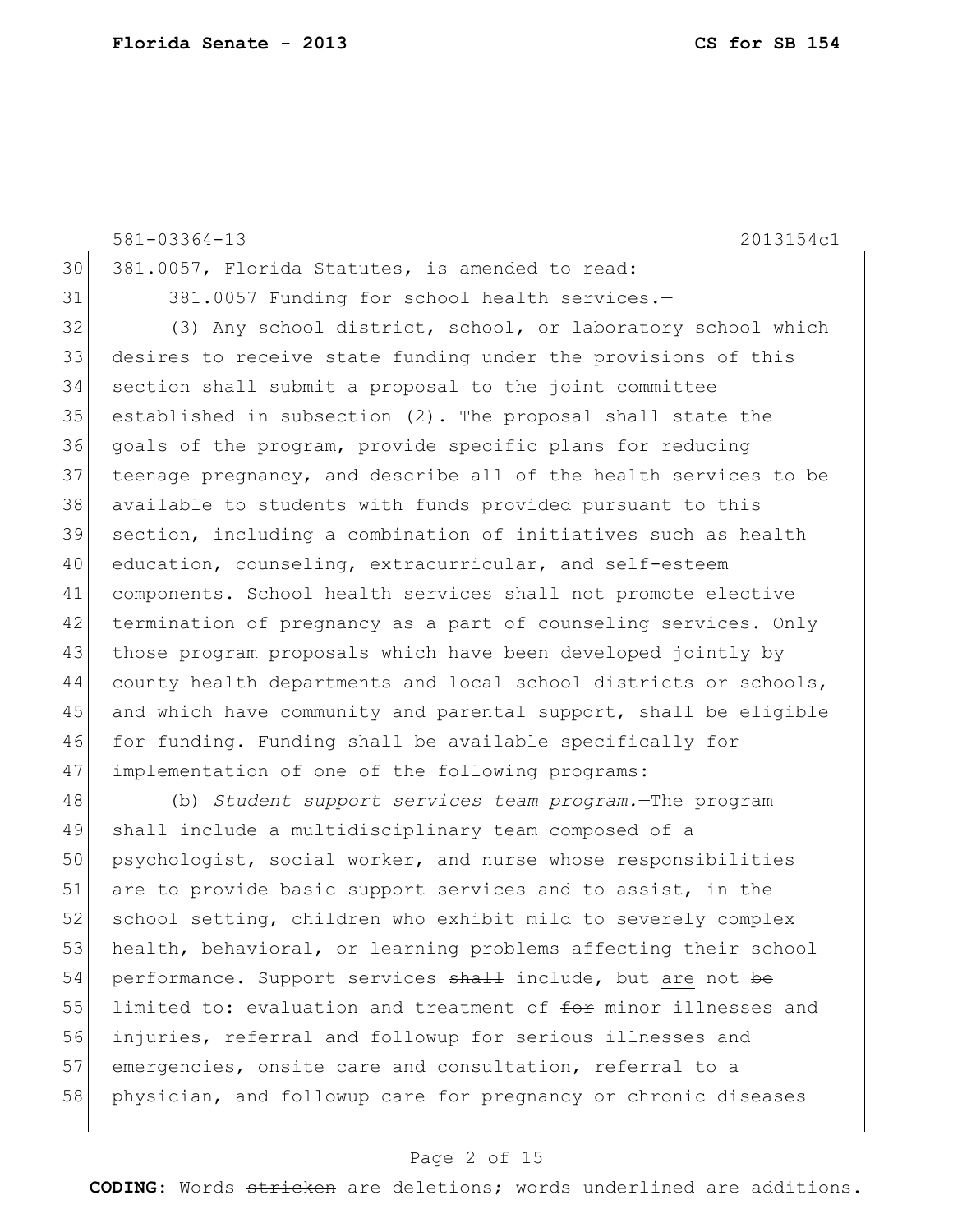581-03364-13 2013154c1 59 and disorders as well as emotional or mental problems. Services 60 also shall include referral care for drug and alcohol abuse and 61 sexually transmitted diseases, sports and employment physicals,  $62$  immunizations, and in addition, effective preventive services 63 aimed at delaying early sexual involvement and aimed at 64 pregnancy, acquired immune deficiency syndrome, sexually 65 transmitted diseases, and destructive lifestyle conditions, such 66 as alcohol and drug abuse. Moneys for this program shall be used 67 to fund three teams, each consisting of one half-time 68 psychologist, one full-time nurse, and one full-time social 69 worker. Each team shall provide student support services to an 70 elementary school, middle school, and high school that are a 71 part of one feeder school system and shall coordinate all 72 activities with the school administrator and certified school 73 guidance counselor at each school. A program that which places 74 all three teams in middle schools or high schools may also be 75 proposed. 76

77 Funding may also be available for any other program that is 78 comparable to a program described in this subsection but is 79 designed to meet the particular needs of the community.

80 Section 3. Paragraph (e) of subsection (3) of section 81 1002.3105, Florida Statutes, is amended to read:

82 1002.3105 Academically Challenging Curriculum to Enhance 83 Learning (ACCEL) options.-

84 (3) STUDENT ELIGIBILITY CONSIDERATIONS.—When establishing 85 student eligibility requirements, principals and school 86 districts must consider, at a minimum:

87 (e) A recommendation from a certified school <del>guidance</del>

### Page 3 of 15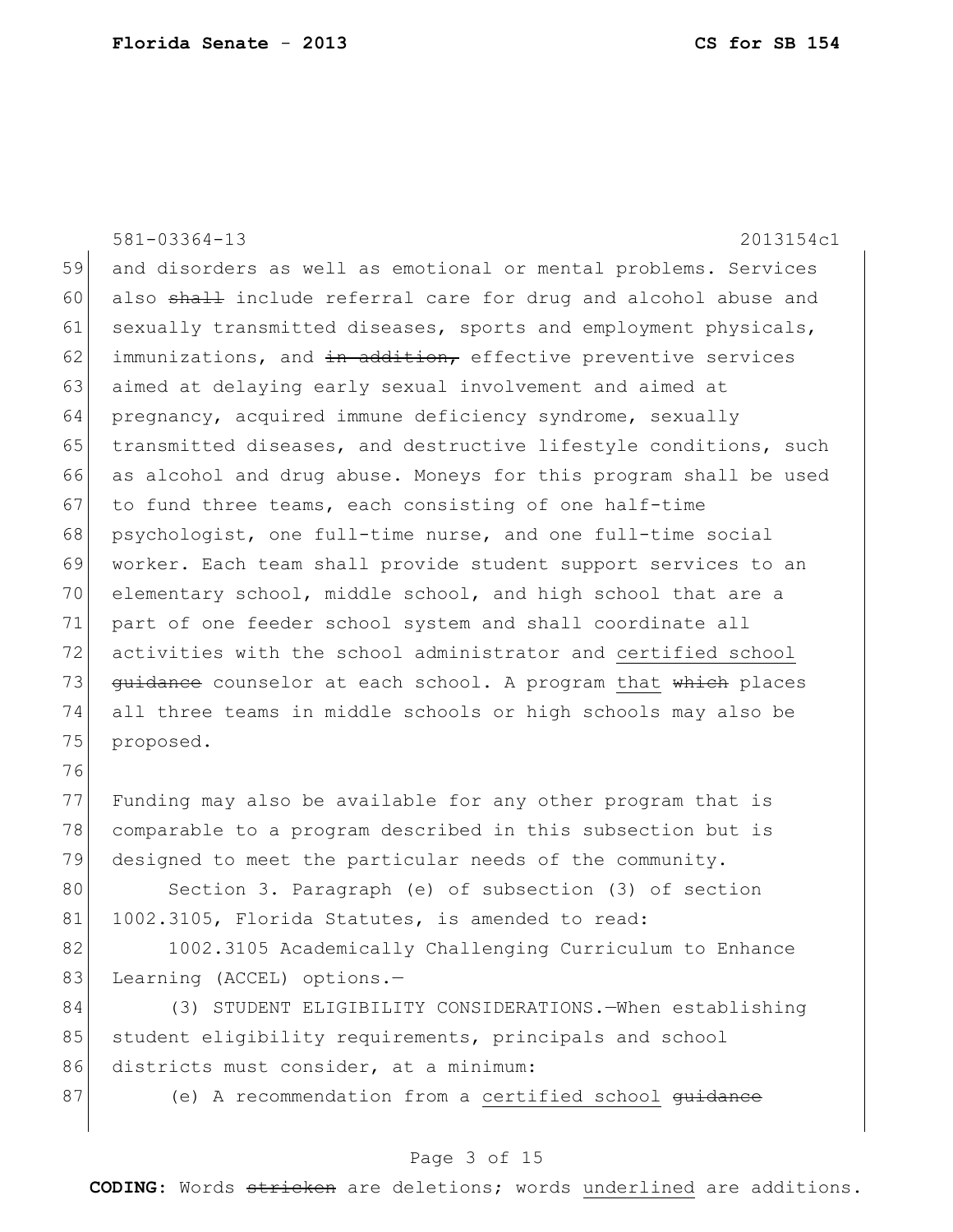|     | $581 - 03364 - 13$<br>2013154c1                                       |
|-----|-----------------------------------------------------------------------|
| 88  | counselor, if one is assigned to the school in which the student      |
| 89  | is enrolled.                                                          |
| 90  | Section 4. Paragraph (c) of subsection (1) of section                 |
| 91  | 1003.21, Florida Statutes, is amended to read:                        |
| 92  | 1003.21 School attendance.-                                           |
| 93  | (1)                                                                   |
| 94  | (c) A student who attains the age of 16 years during the              |
| 95  | school year is not subject to compulsory school attendance            |
| 96  | beyond the date upon which he or she attains that age if the          |
| 97  | student files a formal declaration of intent to terminate school      |
| 98  | enrollment with the district school board. Public school              |
| 99  | students who have attained the age of 16 years and who have not       |
| 100 | graduated are subject to compulsory school attendance until the       |
| 101 | formal declaration of intent is filed with the district school        |
| 102 | board. The declaration must acknowledge that terminating school       |
| 103 | enrollment is likely to reduce the student's earning potential        |
| 104 | and must be signed by the student and the student's parent. The       |
| 105 | school district shall must notify the student's parent of             |
| 106 | receipt of the student's declaration of intent to terminate           |
| 107 | school enrollment. The student's certified school <del>quidance</del> |
| 108 | counselor or other school personnel shall must conduct an exit        |
| 109 | interview with the student to determine the reasons for the           |
| 110 | student's decision to terminate school enrollment and actions         |
| 111 | that could be taken to keep the student in school. The student's      |
| 112 | certified school counselor or other school personnel shall            |
| 113 | inform the student must be informed of opportunities to continue      |
| 114 | his or her education in a different environment, including, but       |
| 115 | not limited to, adult education and GED test preparation.             |
| 116 | Additionally, the student shall must complete a survey in a           |
|     |                                                                       |

# Page 4 of 15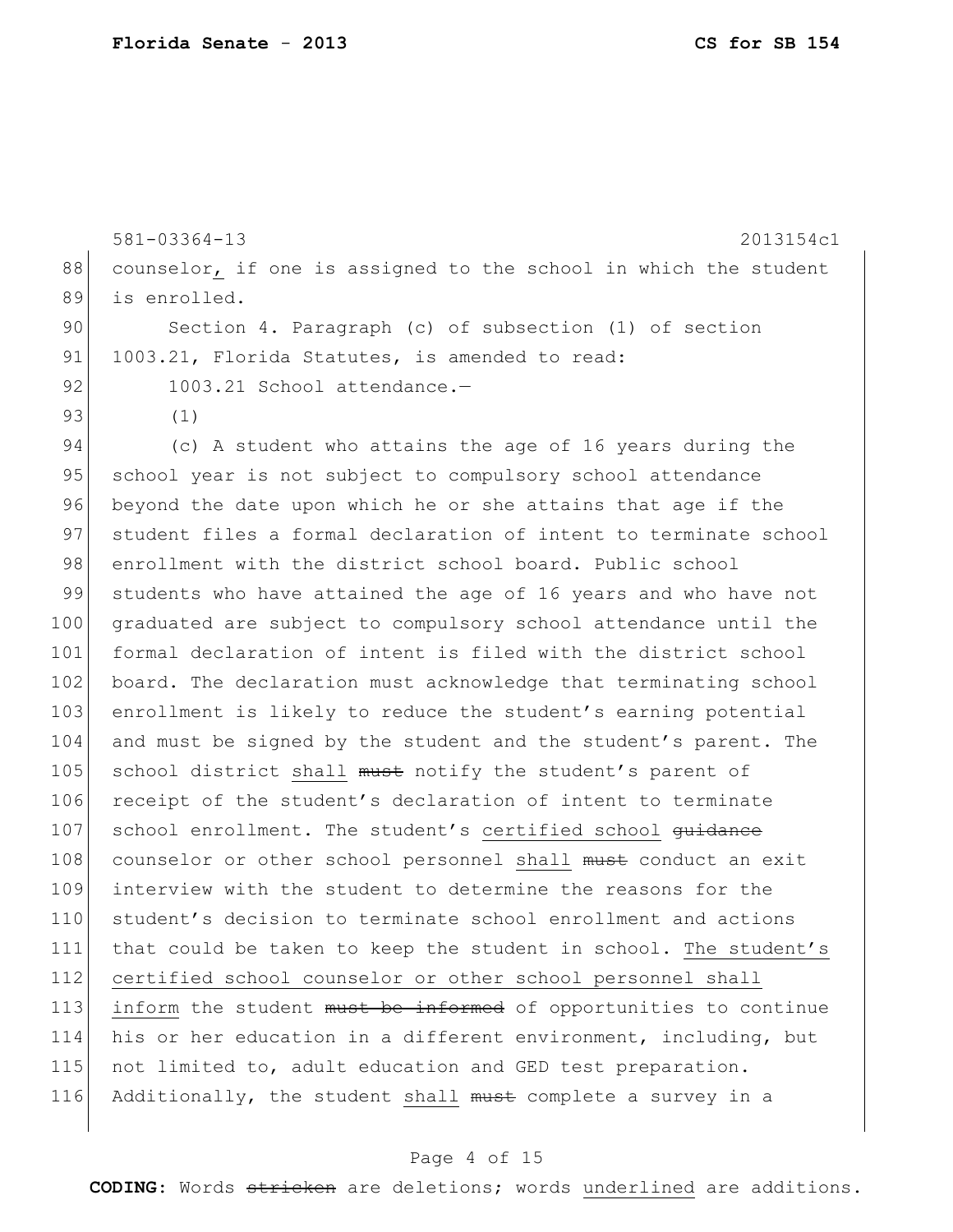|     | $581 - 03364 - 13$<br>2013154c1                                  |
|-----|------------------------------------------------------------------|
| 117 | format prescribed by the Department of Education to provide data |
| 118 | on student reasons for terminating enrollment and actions taken  |
| 119 | by schools to keep students enrolled.                            |
| 120 | Section 5. Paragraph (d) of subsection (7) of section            |
| 121 | 1003.43, Florida Statutes, is amended to read:                   |
| 122 | 1003.43 General requirements for high school graduation.-        |
| 123 | (7) No student may be granted credit toward high school          |
| 124 | graduation for enrollment in the following courses or programs:  |
| 125 | (d) Any Level I course unless the student's assessment           |
| 126 | indicates that a more rigorous course of study would be          |
| 127 | inappropriate, in which case a written assessment of the need    |
| 128 | must be included in the student's individual educational plan or |
| 129 | in a student performance plan, signed by the principal, the      |
| 130 | certified school quidance counselor, and the parent of the       |
| 131 | student, or the student if the student is 18 years of age or     |
| 132 | older.                                                           |
| 133 | Section 6. Subsection (3) and paragraph (a) of subsection        |
| 134 | (4) of section 1003.491, Florida Statutes, are amended to read:  |
| 135 | 1003.491 Florida Career and Professional Education Act.-The      |
| 136 | Florida Career and Professional Education Act is created to      |
| 137 | provide a statewide planning partnership between the business    |
| 138 | and education communities in order to attract, expand, and       |
| 139 | retain targeted, high-value industry and to sustain a strong,    |
| 140 | knowledge-based economy.                                         |
| 141 | (3) The strategic 3-year plan developed jointly by the           |
| 142 | local school district, regional workforce boards, economic       |
| 143 | development agencies, and state-approved postsecondary           |

144 institutions shall be constructed and based on:

145 (a) Research conducted to objectively determine local and

## Page 5 of 15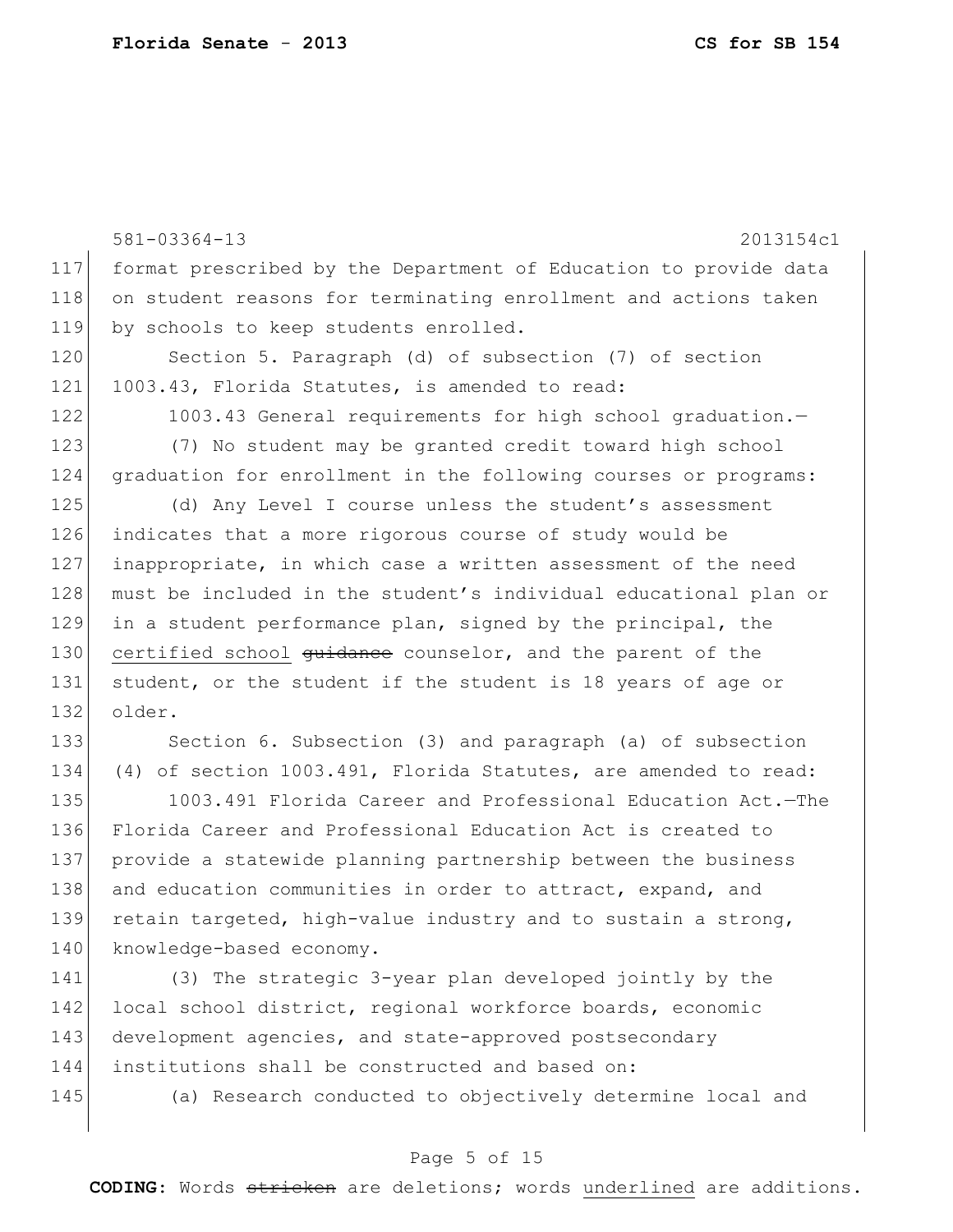581-03364-13 2013154c1 146 regional workforce needs for the ensuing 3 years, using labor 147 projections of the United States Department of Labor and the 148 Department of Economic Opportunity; 149 (b) Strategies to develop and implement career academies or 150 career-themed courses based on those careers determined to be 151 high-wage, high-skill, and high-demand; 152 (c) Strategies to provide shared, maximum use of private 153 sector facilities and personnel; 154 (d) Strategies that ensure instruction by industry-155 certified faculty and standards and strategies to maintain 156 current industry credentials and for recruiting and retaining 157 faculty to meet those standards; 158 (e) Strategies to provide personalized student advisement, 159 including a parent-participation component, and coordination 160 with middle schools to promote and support career-themed courses 161 and education planning as required under s. 1003.4156; 162 (f) Alignment of requirements for middle school career 163 planning under s.  $1003.4156(1)(a)5.$ , middle and high school 164 career and professional academies or career-themed courses 165 leading to industry certification or postsecondary credit, and 166 high school graduation requirements; 167 (g) Provisions to ensure that career-themed courses and 168 courses offered through career and professional academies are 169 academically rigorous, meet or exceed appropriate state-adopted 170 subject area standards, result in attainment of industry 171 certification, and, when appropriate, result in postsecondary 172 credit; 173 (h) Plans to sustain and improve career-themed courses and 174 career and professional academies;

### Page 6 of 15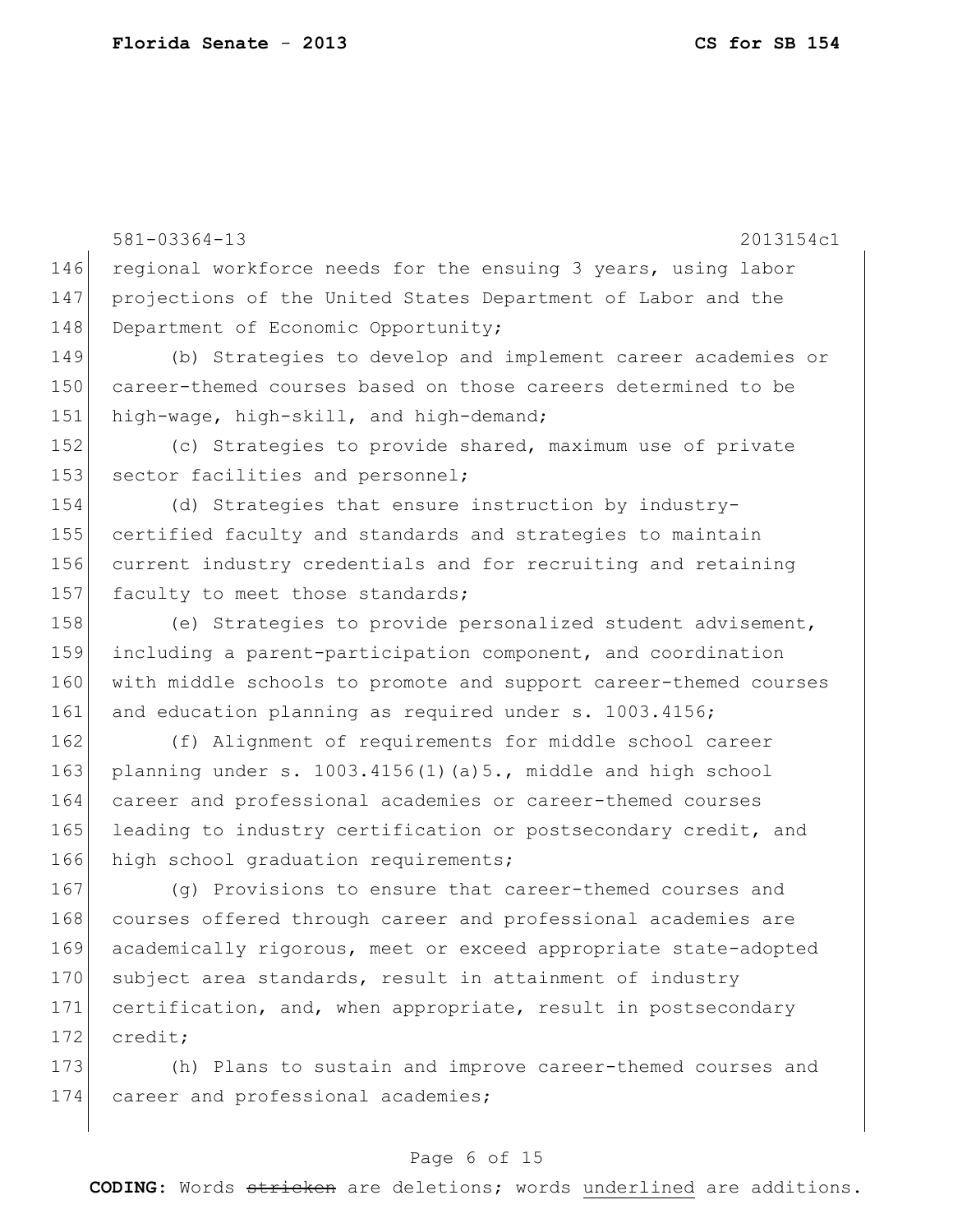581-03364-13 2013154c1 175 (i) Strategies to improve the passage rate for industry 176 certification examinations if the rate falls below 50 percent; 177 (j) Strategies to recruit students into career-themed 178 courses and career and professional academies which include 179 opportunities for students who have been unsuccessful in 180 traditional classrooms but who are interested in enrolling in 181 career-themed courses or a career and professional academy. 182 School boards shall provide opportunities for students who may 183 be deemed as potential dropouts to enroll in career-themed 184 courses or participate in career and professional academies; 185 (k) Strategies to provide sufficient space within academies 186 to meet workforce needs and to provide access to all interested 187 and qualified students; 188 (1) Strategies to implement career-themed courses or career 189 and professional academy training that lead to industry 190 certification in juvenile justice education programs; 191 (m) Opportunities for high school students to earn weighted 192 or dual enrollment credit for higher-level career and technical 193 courses: 194 (n) Promotion of the benefits of the Gold Seal Bright 195 Futures Scholarship; 196 (o) Strategies to ensure the review of district pupil-197 progression plans and to amend such plans to include career-198 themed courses and career and professional academy courses and 199 to include courses that may qualify as substitute courses for 200 core graduation requirements and those that may be counted as 201 elective courses; 202 (p) Strategies to provide professional development for

203 secondary certified school guidance counselors on the benefits

### Page 7 of 15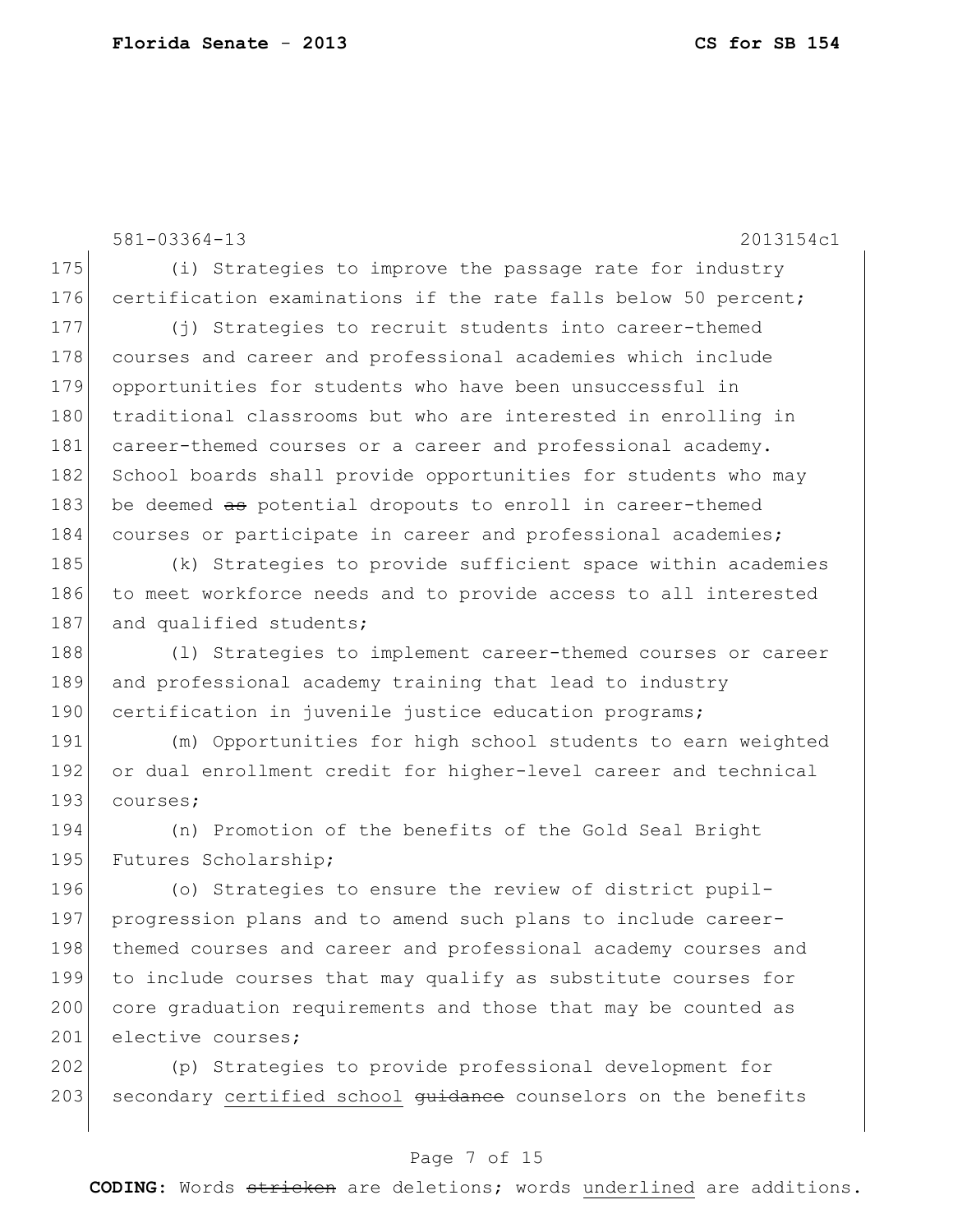581-03364-13 2013154c1 204 of career and professional academies and career-themed courses 205 that lead to industry certification; and

206 (q) Strategies to redirect appropriated career funding in 207 secondary and postsecondary institutions to support career 208 academies and career-themed courses that lead to industry 209 certification.

 (4) The State Board of Education shall establish a process for the continual and uninterrupted review of newly proposed core secondary courses and existing courses requested to be considered as core courses to ensure that sufficient rigor and 214 relevance is provided for workforce skills and postsecondary 215 education and aligned to state curriculum standards.

216 (a) The review of newly proposed core secondary courses 217 shall be the responsibility of a curriculum review committee 218 whose membership is approved by Workforce Florida, Inc., and 219 shall include:

220 1. Three certified high school guidance counselors 221 recommended by the Florida Association of Student Services 222 Administrators.

223 2. Three assistant superintendents for curriculum and 224 instruction, recommended by the Florida Association of District 225 School Superintendents and who serve in districts that operate 226 successful career and professional academies pursuant to s. 227 1003.492 or a successful series of courses that lead to industry 228 certification. Committee members in this category shall employ 229 the expertise of appropriate subject area specialists in the 230 review of proposed courses.

231 3. Three workforce representatives recommended by the 232 Department of Economic Opportunity.

### Page 8 of 15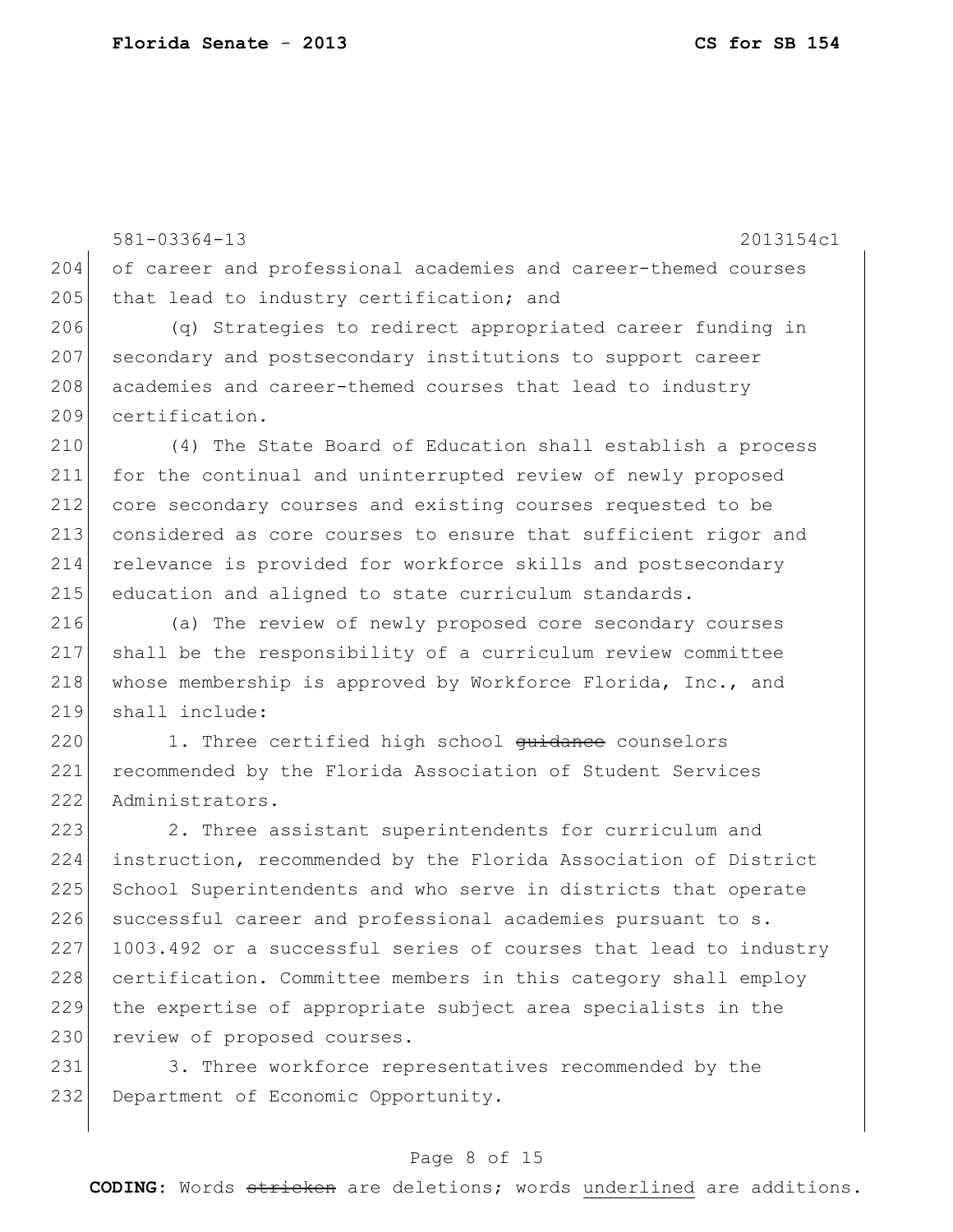581-03364-13 2013154c1 233 4. Three admissions directors of postsecondary institutions 234 accredited by the Southern Association of Colleges and Schools, 235 representing both public and private institutions. 236 5. The Commissioner of Education, or his or her designee, 237 responsible for K-12 curriculum and instruction. The 238 commissioner shall employ the expertise of appropriate subject 239 area specialists in the review of proposed courses. 240 Section 7. Paragraph (f) of subsection (5) of section 241 1004.04, Florida Statutes, is amended to read: 242 1004.04 Public accountability and state approval for 243 teacher preparation programs.-244 (5) CONTINUED PROGRAM APPROVAL.—Notwithstanding subsection 245 (4), failure by a public or nonpublic teacher preparation 246 program to meet the criteria for continued program approval 247 shall result in loss of program approval. The Department of 248 Education, in collaboration with the departments and colleges of 249 education, shall develop procedures for continued program 250 approval that document the continuous improvement of program 251 processes and graduates' performance. 252 (f)1. Each Florida public and private institution that 253 offers a state-approved teacher preparation program must 254 annually report information regarding these programs to the 255 state and the general public. This information shall be reported 256 in a uniform and comprehensible manner that is consistent with 257 definitions and methods approved by the Commissioner of the 258 National Center for Educational Statistics and that is approved 259 by the State Board of Education. This information must include, 260 at a minimum: 261 a. The percent of graduates obtaining full-time teaching

#### Page 9 of 15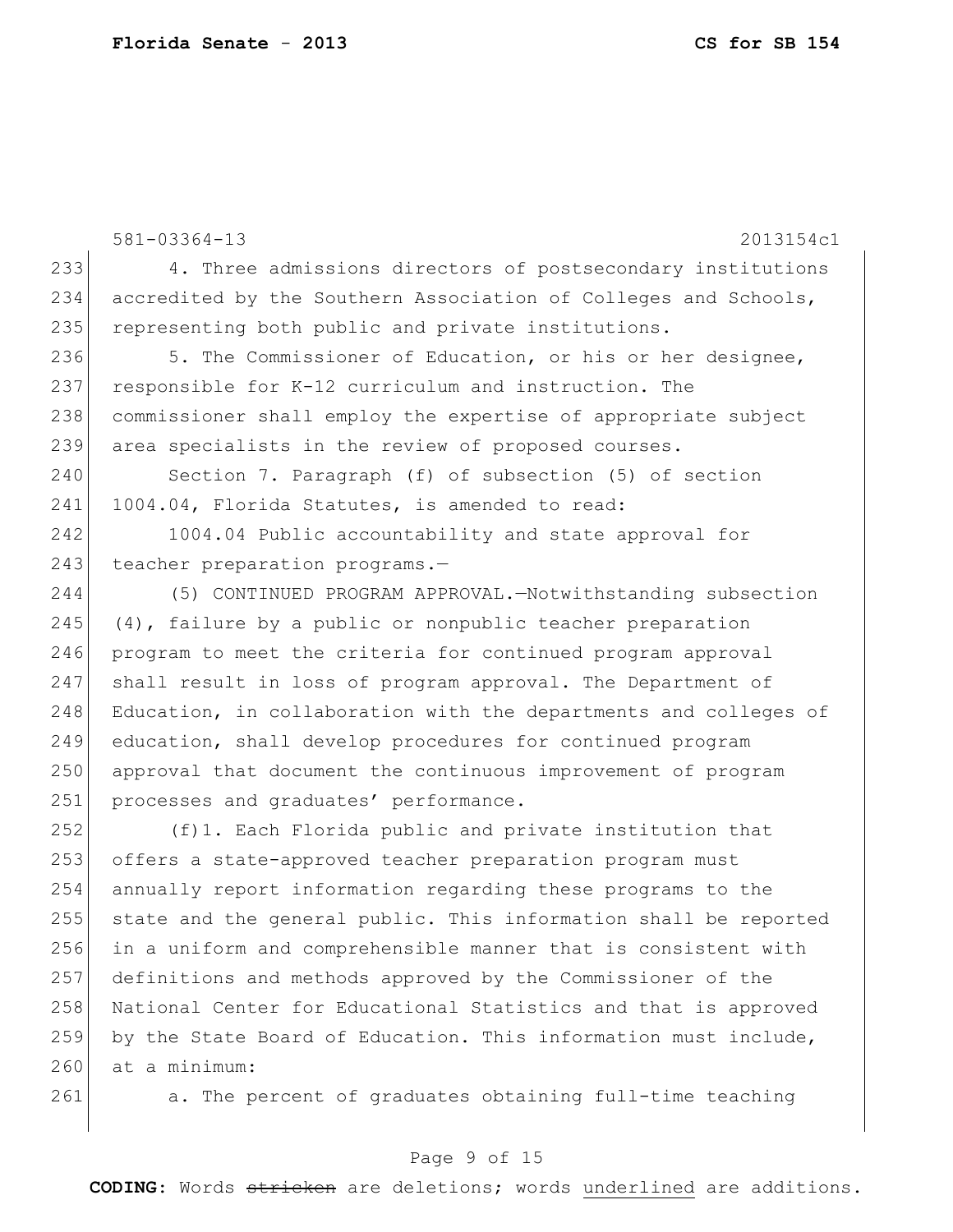|     | 2013154c1<br>$581 - 03364 - 13$                                         |
|-----|-------------------------------------------------------------------------|
| 262 | employment within the first year of graduation.                         |
| 263 | b. The average length of stay of graduates in their full-               |
| 264 | time teaching positions.                                                |
| 265 | c. Satisfaction ratings required in paragraph (e).                      |
| 266 | 2. Each public and private institution offering training                |
| 267 | for school readiness related professions, including training in         |
| 268 | the fields of child care and early childhood education, whether         |
| 269 | offering career credit, associate in applied science degree             |
| 270 | programs, associate in science degree programs, or associate in         |
| 271 | arts degree programs, shall annually report information                 |
| 272 | regarding these programs to the state and the general public in         |
| 273 | a uniform and comprehensible manner that conforms with                  |
| 274 | definitions and methods approved by the State Board of                  |
| 275 | Education. This information must include, at a minimum:                 |
| 276 | a. Average length of stay of graduates in their positions.              |
| 277 | b. Satisfaction ratings of graduates' employers.                        |
| 278 |                                                                         |
| 279 | This information shall be reported through publications,                |
| 280 | including college and university catalogs and promotional               |
| 281 | materials sent to potential applicants, certified secondary             |
| 282 | school <del>quidance</del> counselors, and prospective employers of the |
| 283 | institution's program graduates.                                        |
| 284 | Section 8. Paragraphs (a) and (c) of subsection (2) of                  |
| 285 | section 1006.025, Florida Statutes, are amended to read:                |
| 286 | 1006.025 Guidance services.-                                            |
| 287 | (2) The quidance report shall include, but not be limited               |
| 288 | to, the following:                                                      |
| 289 | (a) Examination of student access to certified school                   |
| 290 | quidance counselors.                                                    |

# Page 10 of 15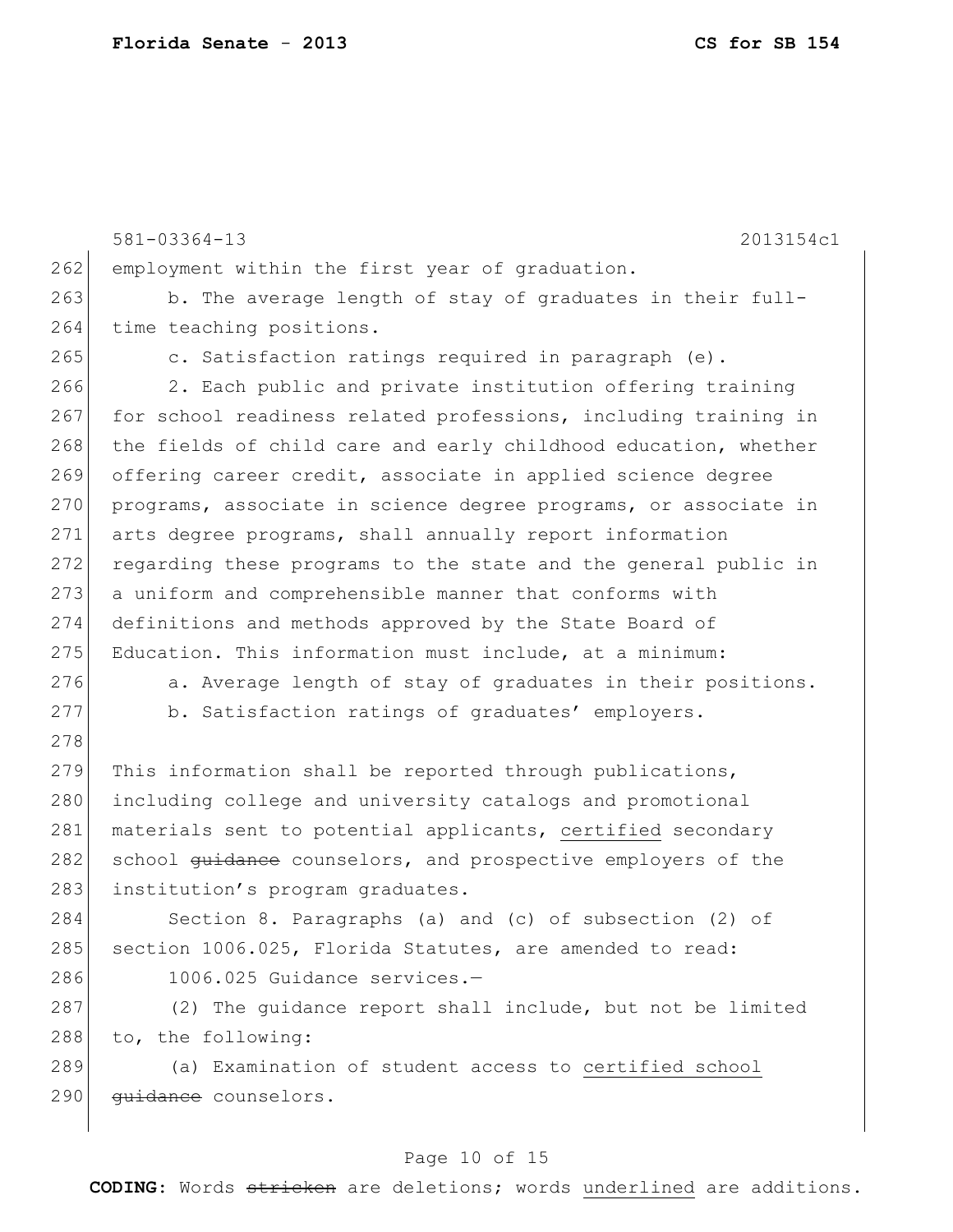581-03364-13 2013154c1 291 (c) Evaluation of the information and training available to 292 certified school guidance counselors and career specialists to 293 advise students on areas of critical need, labor market trends, 294 and technical training requirements. 295 Section 9. Paragraph (a) of subsection (5) of section 296 1007.35, Florida Statutes, is amended to read: 297 1007.35 Florida Partnership for Minority and 298 Underrepresented Student Achievement.-299  $(5)$  Each public high school, including, but not limited to, 300 schools and alternative sites and centers of the Department of 301 Juvenile Justice, shall provide for the administration of the 302 Preliminary SAT/National Merit Scholarship Qualifying Test 303 (PSAT/NMSQT), or Preliminary ACT (PLAN) to all enrolled 10th 304 grade students. However, a written notice shall be provided to 305 each parent that shall include the opportunity to exempt his or 306 her child from taking the PSAT/NMSQT or PLAN. 307 (a) Test results will provide each high school with a 308 database of student assessment data which certified school 309 <del>quidance</del> counselors will use to identify students who are 310 prepared or who need additional work to be prepared to enroll 311 and be successful in AP courses or other advanced high school 312 courses. 313 Section 10. Paragraph (b) of subsection (2) of section 314 1008.42, Florida Statutes, is amended to read: 315 1008.42 Public information on career education programs.-316 (2) The dissemination shall be conducted in accordance with 317 the following procedures: 318 (b)1. Each district school board shall publish, at a 319 minimum, the most recently available placement rate for each

#### Page 11 of 15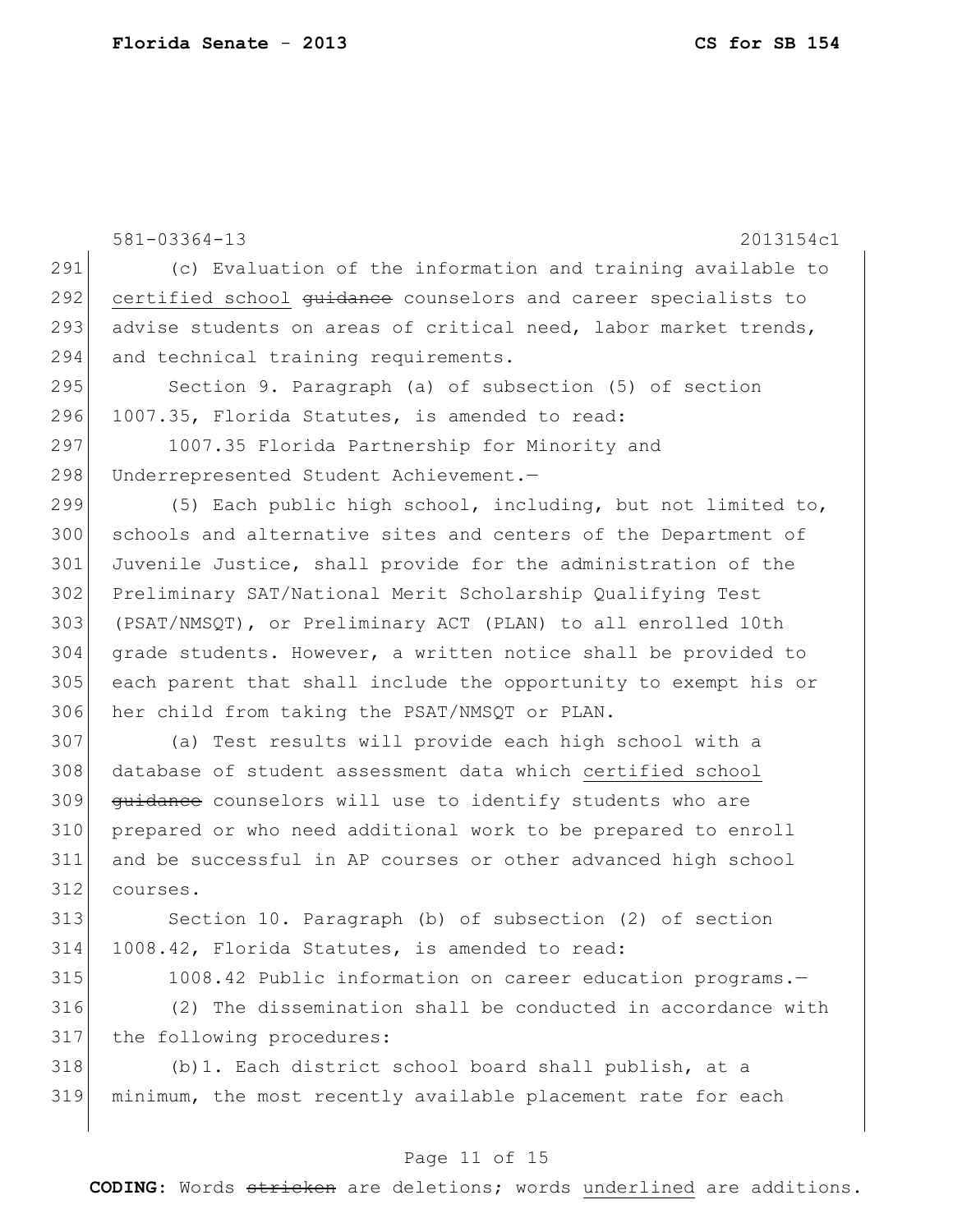581-03364-13 2013154c1 320 career certificate program conducted by that school district at the secondary school level and at the career degree level. The placement rates for the preceding 3 years shall be published, if available, shall be included in each publication that informs the public of the availability of the program, and shall be made 325 available to each certified school guidance counselor. If a program does not have a placement rate, a publication that lists or describes that program must state that the rate is unavailable.

329 2. Each Florida College System institution shall publish, 330 at a minimum, the most recent placement rate for each career certificate program and for each career degree program in its annual catalog. The placement rates for the preceding 3 years shall be published, if available, and shall be included in any publication that informs the public of the availability of the program. If a program does not have a placement rate, the publication that lists or describes that program must state that 337 the rate is unavailable.

338 3. If a school district or a Florida College System 339 institution has calculated for a program a placement rate that  $340$  differs from the rate reported by the department, and if each 341 record of a placement was obtained through a process that was 342 capable of being audited, procedurally sound, and consistent 343 statewide, the district or the Florida College System 344 institution may use the locally calculated placement rate in the 345 report required by this section. However, that rate may not be 346 combined with the rate maintained in the computer files of the 347 Department of Education's Florida Education and Training 348 Placement Information Program.

#### Page 12 of 15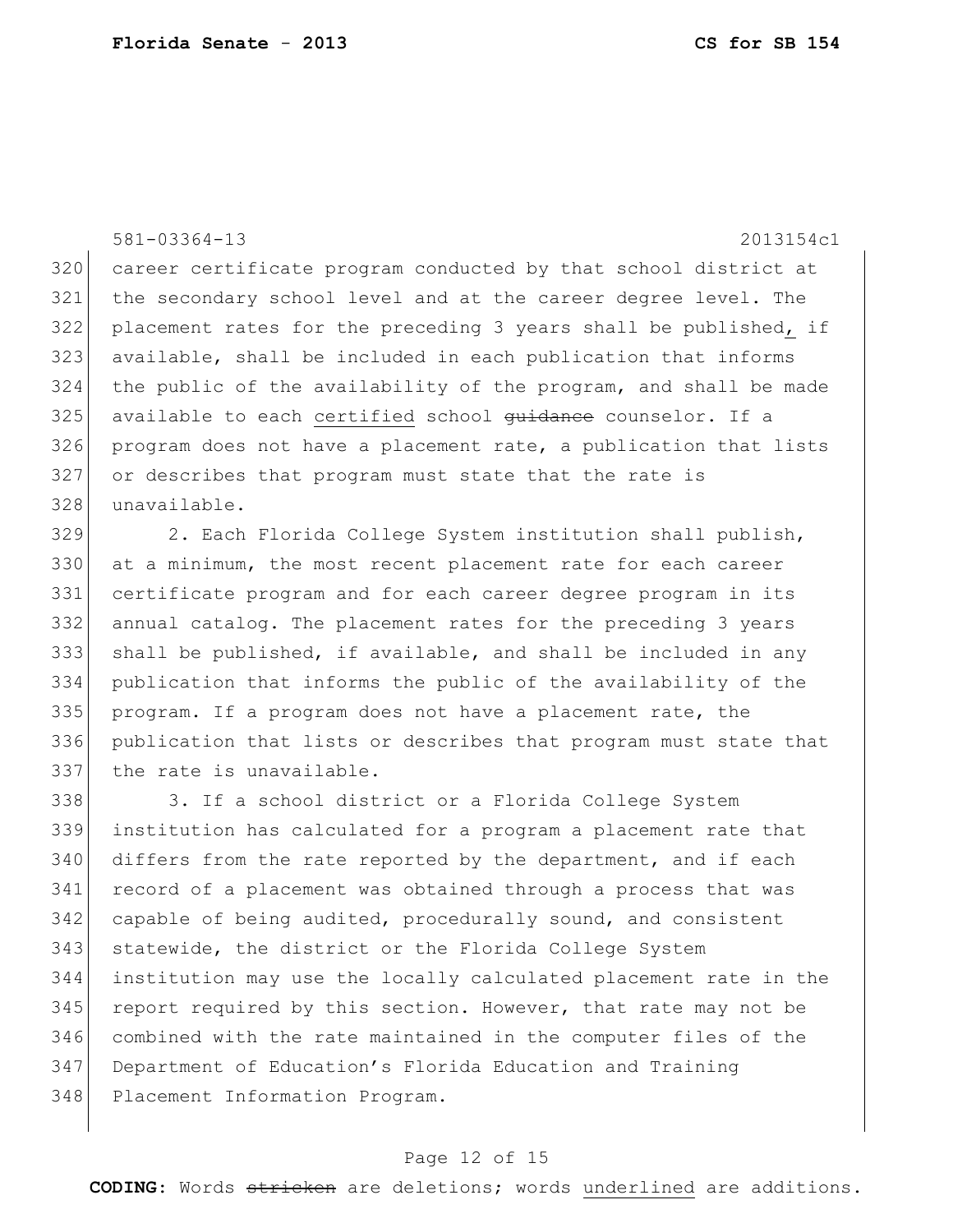581-03364-13 2013154c1 349 4. An independent career, trade, or business school may not publish a placement rate unless the placement rate was 351 determined as provided by this section. Section 11. Subsection (3) of section 1009.53, Florida Statutes, is amended to read: 1009.53 Florida Bright Futures Scholarship Program.— (3) The Department of Education shall administer the Bright Futures Scholarship Program according to rules and procedures established by the State Board of Education. A single application must be sufficient for a student to apply for any of 359 the three types of awards. The department shall must advertise 360 the availability of the scholarship program and shall must 361 notify students, teachers, parents, certified school <del>quidance</del> counselors, and principals or other relevant school administrators of the criteria and application procedures. The department must begin this process of notification no later than January 1 of each year. Section 12. Paragraph (b) of subsection (2) of section 367 1012.01, Florida Statutes, is amended to read: 1012.01 Definitions.—As used in this chapter, the following terms have the following meanings: (2) INSTRUCTIONAL PERSONNEL.—"Instructional personnel" means any K-12 staff member whose function includes the provision of direct instructional services to students. Instructional personnel also includes K-12 personnel whose functions provide direct support in the learning process of students. Included in the classification of instructional 376 personnel are the following K-12 personnel:

(b) *Student personnel services.*—Student personnel services

#### Page 13 of 15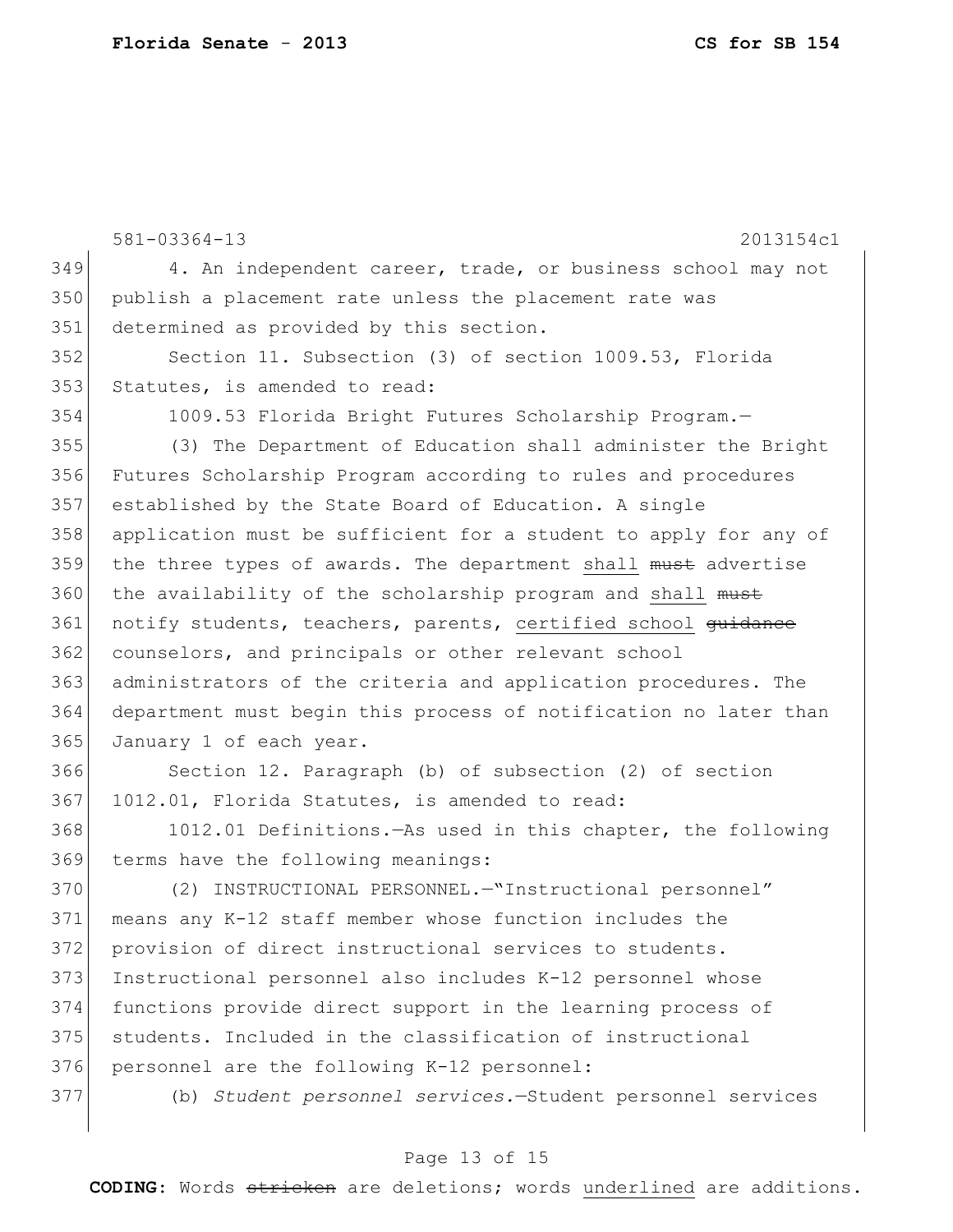|     | $581 - 03364 - 13$<br>2013154c1                                  |
|-----|------------------------------------------------------------------|
| 378 | include staff members responsible for: advising students with    |
| 379 | regard to their abilities and aptitudes, educational and         |
| 380 | occupational opportunities, and personal and social adjustments; |
| 381 | providing placement services; performing educational             |
| 382 | evaluations; and similar functions. Included in this             |
| 383 | classification are certified school guidance counselors, social  |
| 384 | workers, career specialists, and school psychologists.           |
| 385 | Section 13. Subsection (1) of section 1012.71, Florida           |
| 386 | Statutes, is amended to read:                                    |
| 387 | 1012.71 The Florida Teachers Lead Program.-                      |
| 388 | (1) For purposes of the Florida Teachers Lead Program, the       |
| 389 | term "classroom teacher" means a certified teacher employed by a |
| 390 | public school district or a public charter school in that        |
| 391 | district on or before September 1 of each year whose full-time   |
| 392 | or job-share responsibility is the classroom instruction of      |
| 393 | students in prekindergarten through grade 12, including full-    |
| 394 | time media specialists and certified school guidance counselors  |
| 395 | serving students in prekindergarten through grade 12, who are    |
| 396 | funded through the Florida Education Finance Program. A "job-    |
| 397 | share" classroom teacher is one of two teachers whose combined   |
| 398 | full-time equivalent employment for the same teaching assignment |
| 399 | equals one full-time classroom teacher.                          |
| 400 | Section 14. Paragraph (a) of subsection (3) of section           |
| 401 | 1012.98, Florida Statutes, is amended to read:                   |
| 402 | 1012.98 School Community Professional Development Act.-          |
| 403 | (3) The activities designed to implement this section must:      |
| 404 | (a) Support and increase the success of educators through        |
| 405 | collaboratively developed school improvement plans that focus    |

406 on:

# Page 14 of 15